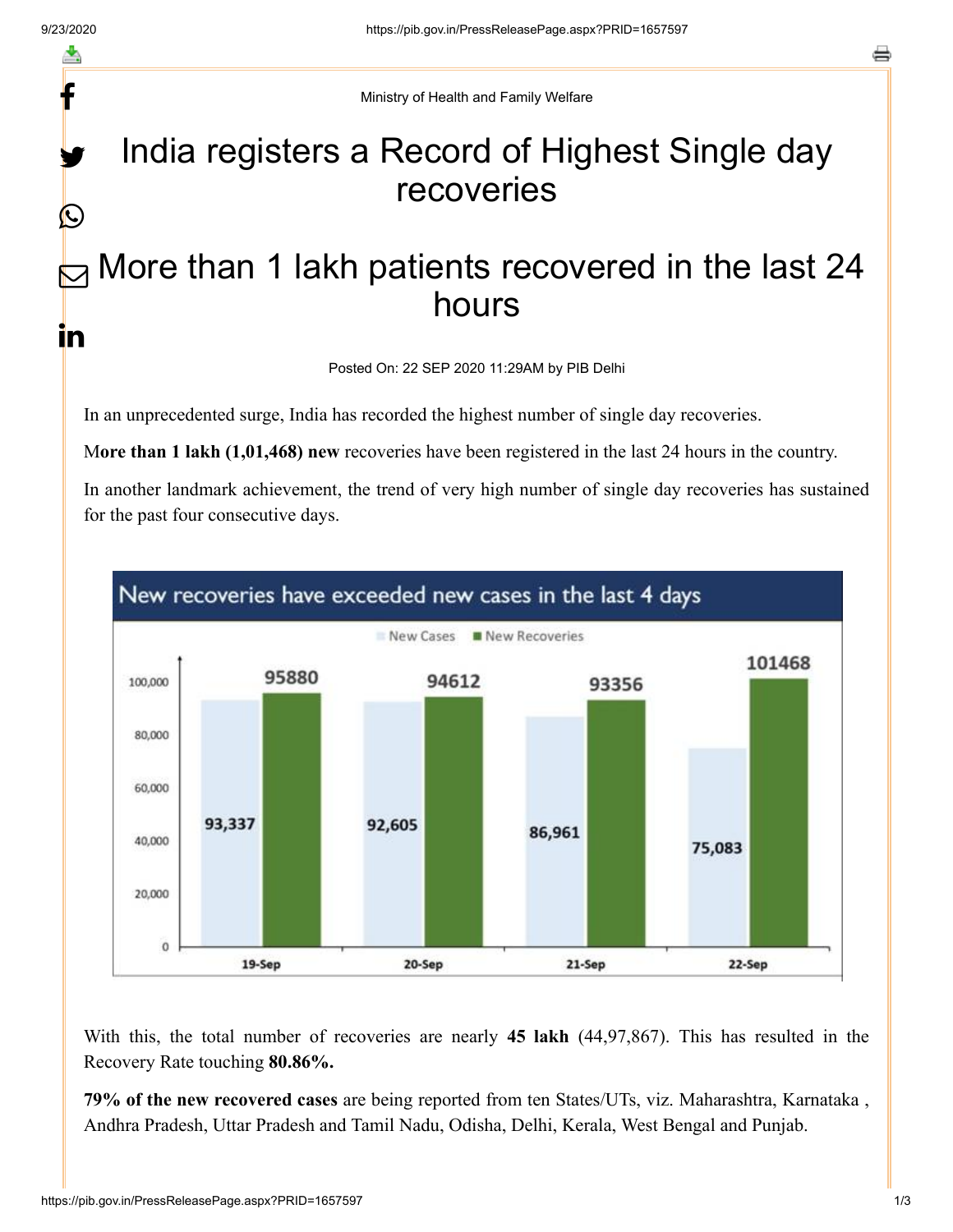Maharashtra continues to lead with more than 32,000 (31.5%) new recovered patients. Andhra Pradesh contributed more than 10,000 to the single day recoveries.



India's landmark achievement of recording the maximum number of recoveries has positioned it as the top country globally.

The continuous streak of very high level of recoveries in the country is a testimony of the Centre-lad proactive and graded strategy of TEST TRACK TREAT. The effective clinical management and treatment protocols issued by the Union Government have been updated from time to time with the emergence of new medical and scientific evidence.

The Union Government has also allowed for rational use of 'Investigational Therapies' like Remdesevir, convalescent plasma and Tocilizumab. Adoption of measures such as proning, use of high flow oxygen, non-invasive ventilation, and use of steroids and anti-coagulants have resulted in a high recovery rate in COVID patients. Other measures have supplemented the effective COVID management through supervised home/facility isolation for mild/moderate cases, improved ambulance services of for ferrying patients for prompt and timely treatment.

Ministry of Health in active collaboration with AIIMS, New Delhi has been conducting the 'National e-ICU on COVID-19 Management' exercise which handholds ICU doctors of State/UT hospitals through the Centers of Excellence. Held twice a week, on Tuesday and Friday, these tele-consultation sessions have played a crucial role in India's high recoveries and steadily declining case fertility rate. So far, 20 such National e-ICUs have been held covering 278 hospitals of 28 States/UTs across the country.

The Centre has been deputing multi-disciplinary teams to support and assist efforts of the State/UT Governments. Regular high level review has ensured adequate availability of medical oxygen in hospitals and health facilities across the country. These have together have played a critical intervention role in India's high recoveries and maintained low Case Fatality Rate (CFR), which currently stands at **1.59%.**